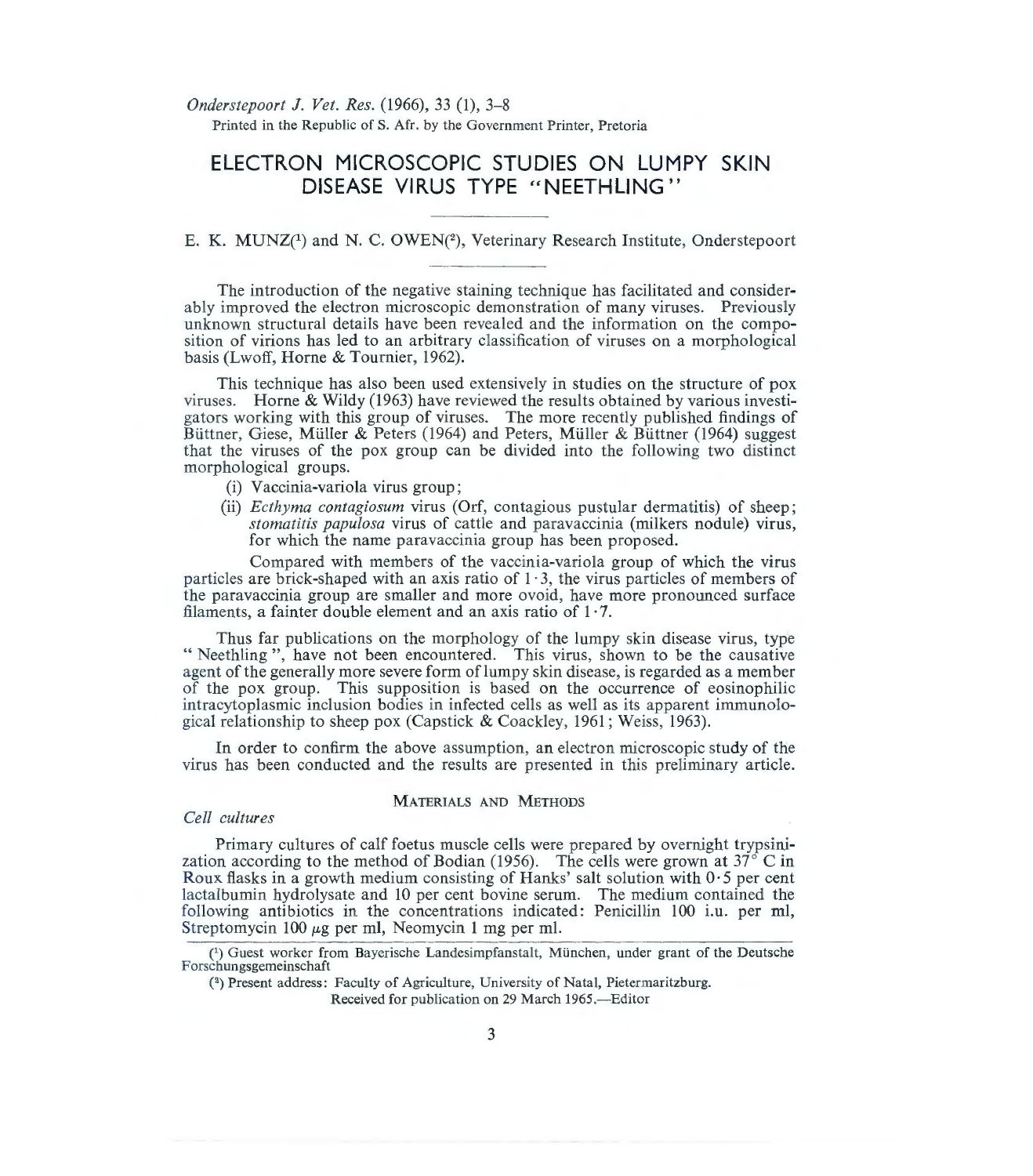#### ELECTRON MICROSCOPIC STUDIES ON LUMPY SKIN DISEASE VIRUS

#### *Virus*

The Neethling type strain (C4L8) originally isolated from a clinical case of lumpy skin disease, was used in these experiments. The strain had been passaged four times in calf kidney and eight times in lamb kidney cell cultures (Weiss, pers. com.).

#### *Virus cultivation*

Large quantities of virus were prepared by seeding primary calf foetus muscle cells with this antigen. The medium consisted of Hanks' balanced salt solution with 2 pet cent lactalbumin hydrolysate (Weiss & Geyer, 1959). The virus was invariably harvested on the 3rd day, when the cytopathic effect was almost complete. The calf foetus muscle cells were found to yield high virus titers and were therefore suitable for this purpose.

#### *Purification*

The purification procedure consisted essentially of a combination of the methods used by Zwartouw, Westwood & Appleyard (1962) and Marquardt, Holm & Lycke (1964) in studies with vaccinia virus. The crude virus bulk (cells and medium) was first homogenized by an "Ultra-Turrax" homogenizer, then treated for 10 minutes in a " Sonblaster " ultra-sonic vibrator operating at 40 KCS. After spinning down the larger particles of debris at 800 g the virus material was pelleted at 35,000 g and resuspended in  $0.004$  M McIlvaine buffer pH 7.6. The material was then washed twice in this buffer by differential centrifugation at 35,000 g and 800 g respectively and the final deposit resuspended and thoroughly dispersed in 1: 200 of the original volume.

A sucrose density gradient in Mcilvaine buffer was prepared by layering 60, 50, 40 and 30 per cent  $(w/v)$  sucrose successively in SW39 Spinco tubes and the concentrated virus carefully floated on top. The tubes were transferred to a SW39L Rotor and spun at 39,000 g for 20 minutes. A small deposit, one clearly visible band (Bl) located 6 mm from the bottom and a very faint and narrow band (B2) 21 mm from the bottom of each of the tubes were obtained. The fluid between the bands was clear. Five fractions were aspirated by means of a specially mounted syringe. The first fraction consisted of the fluid above band B2, the second corresponded to band B2, the third was the fluid between the bands, the fourth was band Bl, and the fifth consisted of the deposit, resuspended in the fluid above it. In order to remove the sucrose each of the fractions  $2$  to 5 was diluted 1:5 with buffer and pelleted at 35,000 g for 30 minutes. The sediments were resuspended in buffer, again pelleted and each deposit was finally dispersed in I ml buffer. In each operation the reagents were kept at  $+4^{\circ}$  C as far as possible.

#### *Electron microscopy*

Electron micrographs were made on formvar-filmed copper grids or on grids coated with carbon. The preparations were examined in a Philips-EM200 electron microscope. Size calculations were made by photographing diffraction grating replicas for comparative purposes.

#### *Negative staining*

Five per cent phosphotungstic acid (PTA) in double distilled water at pH  $6.5$  to 8 · 5 was used as recommended by Muller & Peters (1963). The virus was mixed with the stain in equal volumes and then placed on the grids by means of a capillary pipette. In another method, which was also used, the virus was first applied to the grids without any stain. After 2 minutes the grids were washed once with distilled water and then stained *in situ* for 20 seconds with a mixture of  $0.5$  per cent bovine albumin (1 part) and PTA (2 parts).

All the grids were examined immediately after staining.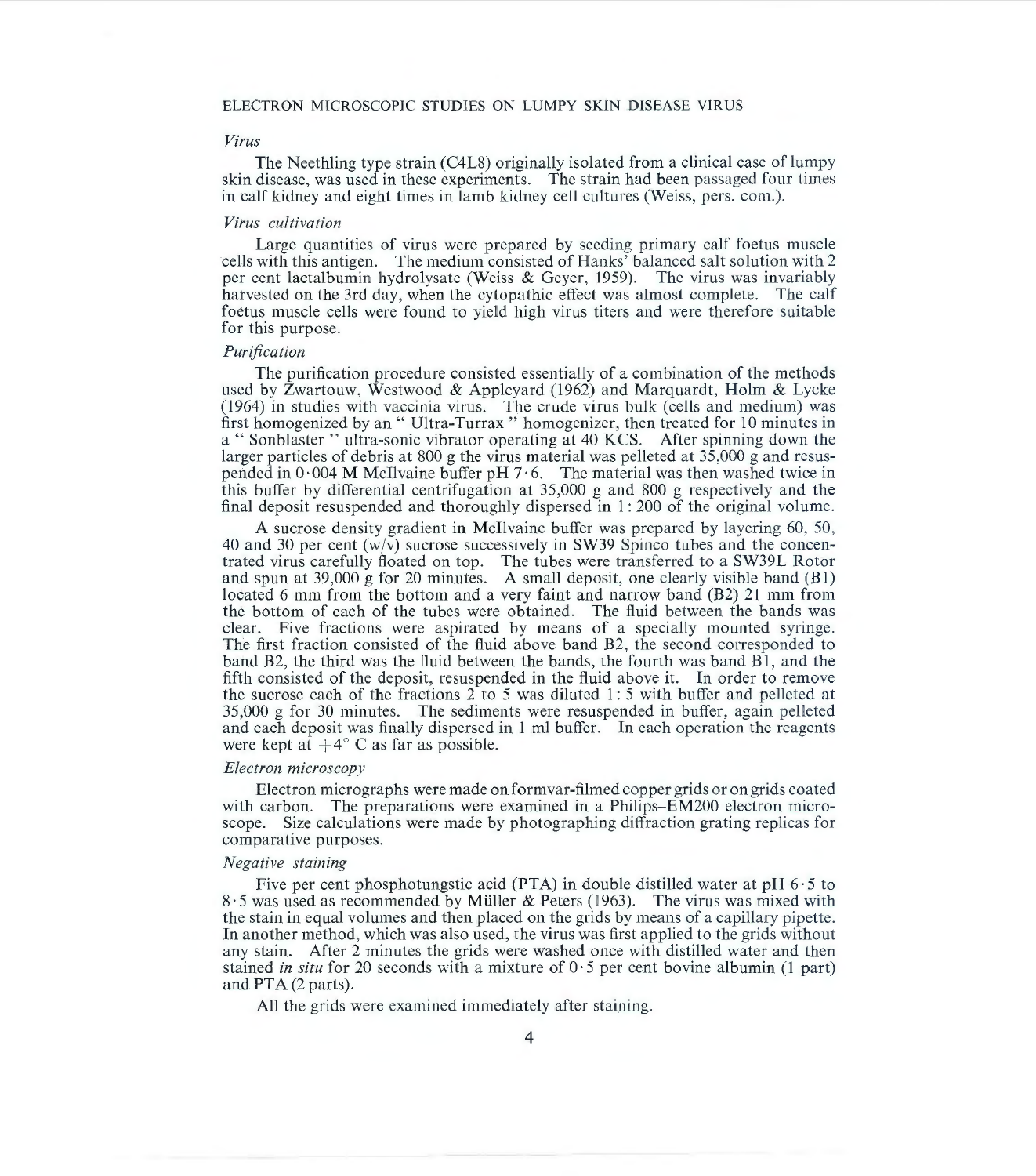#### **RESULTS**

The specimens prepared from each of the fractions were examined separately. As in the case of vaccinia (Zwartouw *et al.*, 1962; Marquardt *et al.*, 1964) the majority of the virus particles occurred in the B1 fraction and in the deposit. The B2 fraction consisted mainly of cellular debris as it contained only a few intact particles. The consisted mainly of cellular debris as it contained only a few intact particles. remaining fractions were essentially free of complete virus particles but contained a small amount of debris.

In agreement with the observations made on vaccinia (Müller & Peters, 1963) and on viruses of the paravaccinia group (Peters *et al.*, 1964; Büttner *et al.*, 1964; Nagington, Newton & Horne, 1964) variation in the pH employed with negative staining produced different images. Fig. 1 demonstrates particles found in fraction B I after staining at pH  $6.5$ . The surface beading is completely irregular. The threads have a width of approximately 70 to 90 Å and form a complex felt work. A regular arrangement of teeth around the margins of some particles was observed. The surface structure therefore appeared to be not unlike those of vaccinia virus photographed under similar conditions and described as type 1 (Nagington & Horne, 1962; Müller & Peters, 1963) or M-forms (Westwood, Harris, Zwartouw, Titmuss & Appleyard, 1964).

Capsular particles, with an outer multilayered membrane or capsule, which has been penetrated by PTA, are seen in Fig. 2 (*a*) and (*b*). These particles appeared to predominate on grids stained at  $pH_8 \cdot 5$  and corresponded to the C-forms of vaccinia virus mentioned by Westwood *eta!. ,* 1964 or type 2 of Nagington & Horne (1962) and Müller & Peters  $(1963)$ . The capsular particles do not show the thread-like structure of the M-forms, but consist of a capsule approximately 280Å thick, surrounding an inner granular homogeneous structure. The capsule itself consists of three definite components, an outer ragged or wavy membrane, a thicker central part and a distinct inner membrane. The arrangement of a triplet-like inner body as well as a double element could not be discovered at this pH. An intermediate form exhibiting a definite capsular membrane with a centrally thickened body was occasionally observed.

Measurements of several particles revealed an average length of 3500 A and an average width of 3000 Å, giving an axis ratio of approximately  $1 \cdot 2$ .

At neutral pH conditions both C and M forms were encountered as was found to be the case with other members of the pox group of viruses. Fig. 3 demonstrates both forms of lumpy skin disease virus after staining with PTA at  $pH 7.0$ .

#### **DISCUSSION**

The classification of the " Neethling " type of lumpy skin disease virus as a member of the pox group is mainly based on the fact that it causes eosinophilic intracytoplasmic inclusion bodies in infected cells and on its apparent relationship to the virus of sheep pox. On the other hand, the biological behaviour of this virus differs in some respects from that of many of the better known pox viruses. For instance, the animal host spectrum of lumpy skin disease virus is very limited, and often difficulty is experienced in the regular artificial production of clinical disease in cattle, the natural host of this virus. Although neutralizing antibodies have been demonstrated in the serum of recovered and vaccinated animals, it has not yet been possible to demonstrate agglutination or agar gel precipitation with the "Neethling" type virus. The virus multiplies in the chorio-allantoic membrane of embryonated eggs but does not produce lesions similar to those caused by other pox viruses.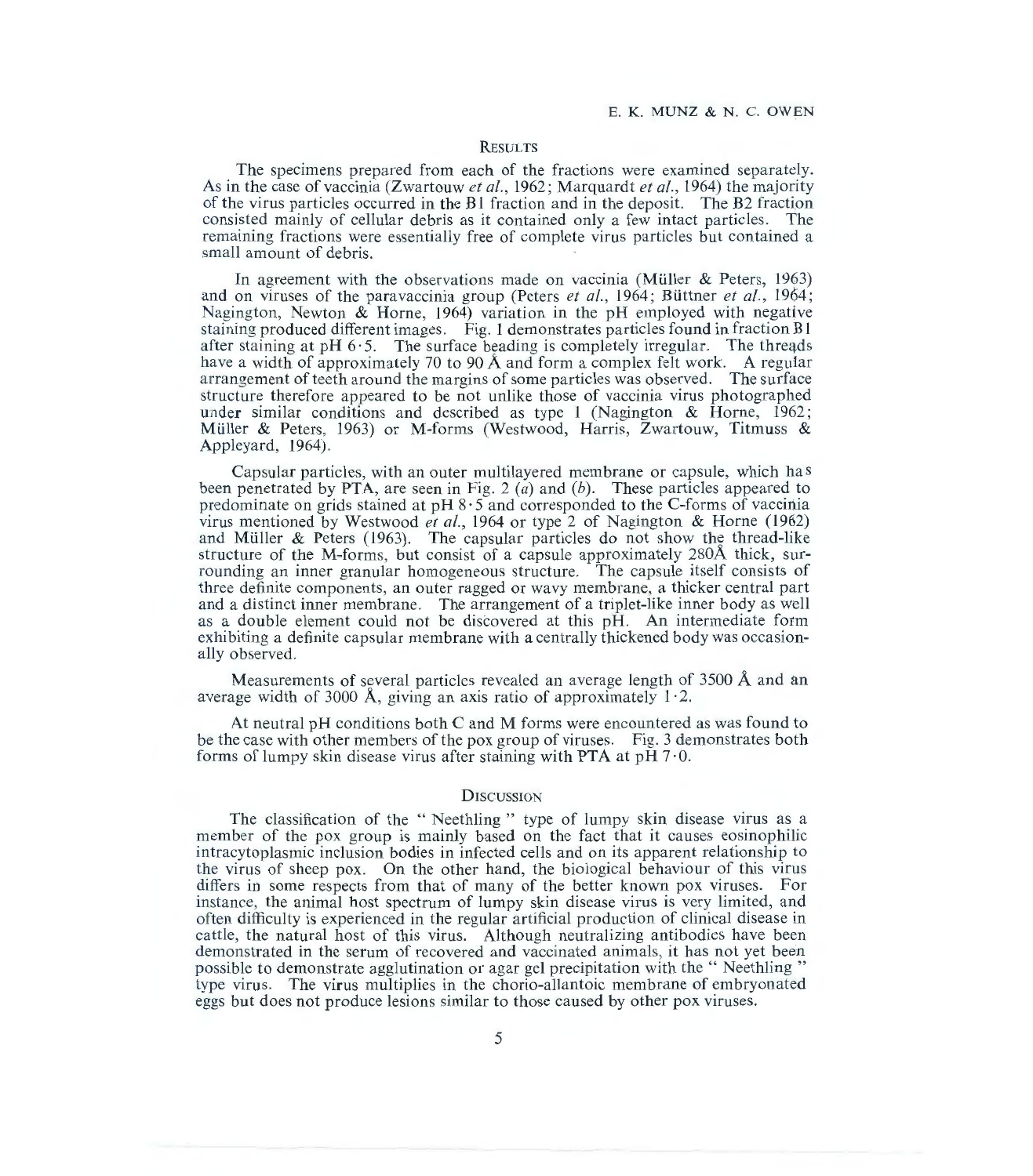## ELECTRON MICROSCOPIC STUDIES ON LUMPY SKiN DISEASE VIRUS

The results of the electron microscopic investigation reported in this paper, have provided additional evidence in support of the classification of the Neethling type lumpy skin disease virus as a member of the pox group. Depending on the prevailing pH during the negative staining process, two distinct forms of virus particles were revealed. The one is distinguished by irregular threads on its surface, the other by a capsule consisting of three distinct components surrounding an inner body. These features, according to Müller & Peters (1963), are characteristic of pox viruses. The structural appearances of both these forms indicate that the Neethling type lumpy skin disease virus is more closely related to the vaccinia than to the paravaccinia group of viruses. This is further substantiated by the size (approximately 3000 by 3500 A) and the axis ratio (approximately  $1 \cdot 2$ ) of the particles.

It is therefore suggested that lumpy skin disease virus, type " Neethling ", be considered a member of the pox group, probably belonging to the subgroup vacciniavariola.

#### **SUMMARY**

Electron microscopic studies on lumpy skin disease virus, type "Neethling", have been conducted. Virions which are remarkably similar in size and structural appearance to those of vaccinia virus are described. This is presented as further evidence for classifying lumpy skin disease virus as a member of the pox group.

#### **ACKNOWLEDGEMENTS**

Dr. K. E. Weiss, Head of the Virus Section, is cordially thanked for his invaluable advice and Mr. J. Murphy of the Council for Scientific and Industrial Research for his assistance.

#### **REFERENCES**

- BODIAN, D., 1956. Simplified method of dispersion of monkey kidney cells with trypsin. *Virology*, Vol. 2, p. 575.<br>BÜTTNER, D., GIESE, H., MÜLLER, G. & PETERS, D., 1964. Die Feinstruktur reifer Elemen-
- tärkörper des Ecthyma contagiosum und der Stomatitis papulosa. *Arch. Virusforsch.*, Vol. 14, p. 657.
- CAPSTICK, P. B. & COACKLEY, W., 1961. Protection of cattle against lumpy skin disease. I. Trials with a vaccine against Neethling type infection. *Res. Vet. Sci.,* Vol. 2, p. 362.
- HORNE, R. W. & WILDY, P., 1963. Virus structure revealed by negative staining. *Advances in Virus Res.,* Vol. 10, p. 101.
- LWOFF, A., HORNE, R. & TOURNIER, P., 1962. A system of viruses. *Cold Spring Harbor Symp. Quant. Bioi. ,* Vol. 27, p. 51.
- MARQUARDT, J., HOLM, S. E. & LYCKE, E., 1964. Preparation of a purified vaccinia virus freed of soluble antigens. *Proc. Soc. Exp. Bioi.,* Vol. 116, p. 112.
- MOLLER, G . & PETERS, D., 1963. Substrukturen des Vaccinevirus, dargestellt durch Negativkontrastierung. *Arch. Virwforsch .,* Vol. 13, p. 435.
- NAGINGTON, J., NEWTON, A. A. & HORNE, R. W. , 1964. The structure of Orf virus. *Virology,* Vol. 23, p. 461.
- PETERS, D., MÜLLER, G. & BÜTTNER, D., 1964. The fine structure of paravaccinia viruses. *Virology*, Vol. 23, p. 609.
- WESTWOOD, J. C. N., HARRIS, W. J., ZWARTOUW, H. T., TITMUSS, D. H. J. & APPLE-YARD, G., 1964. Studies on the structure of vaccinia virus. J. Gen. Microbiol., Vol. 34, p. 67.

WEISS, K. E., 1963. Lumpy skin disease. *FA 0 Agricultural Studies,* No. 61, p. 177.

- WEISS, K. E. & GEYER, S. M., 1959. The effect of lactal bumin hydrolysate on the cytopatho-<br>genesis of lumpy skin disease virus in tissue culture. *Bull. Epiz. Dis. Afr.*, Vol. 7, p. 243.
- ZWARTOUW, H. T., WESTWOOD, J. C. N . & APPLEYARD, G., 1962. Purification of pox viruses by density gradient centrifugation. J. *Gen. Microbial.,* Vol. 29, p. 523 .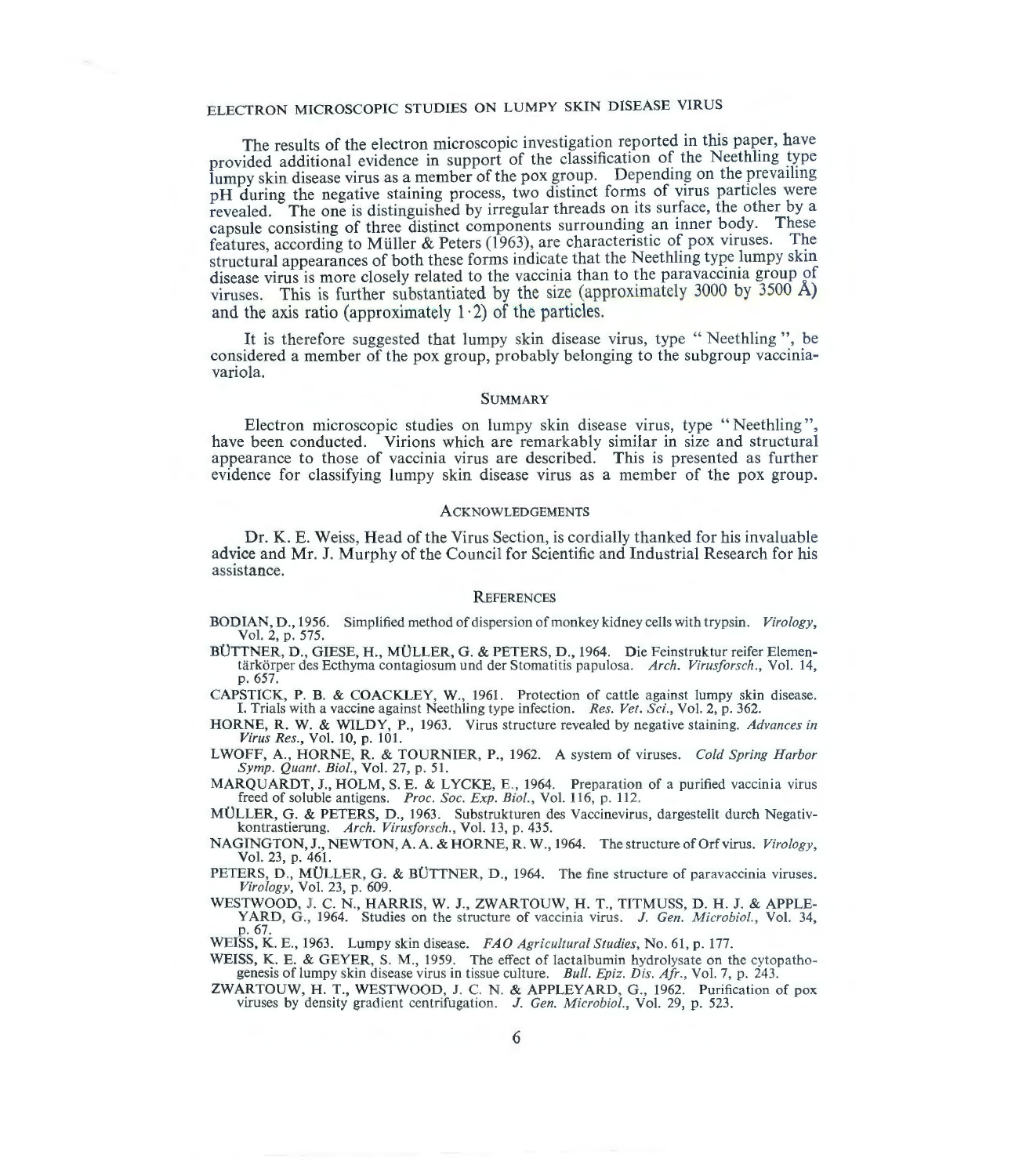### E. K. MUNZ & N. C. OWEN



FIG.<sup> $\tau$ </sup>1.—Lumpy $\checkmark$ skin $\checkmark$ disease virus ("Neethling" type) after staining with PTA at pH 6.5;<br>type 1 or M-forms.<br>Magnification, 200,000 ×.



FIG. 2 (a).—" Neethling " type of lumpy skin disease virus showing type 2 or C-forms after staining with PTA at pH  $8.6$ .<br>Magnification  $200,000 \times$ .